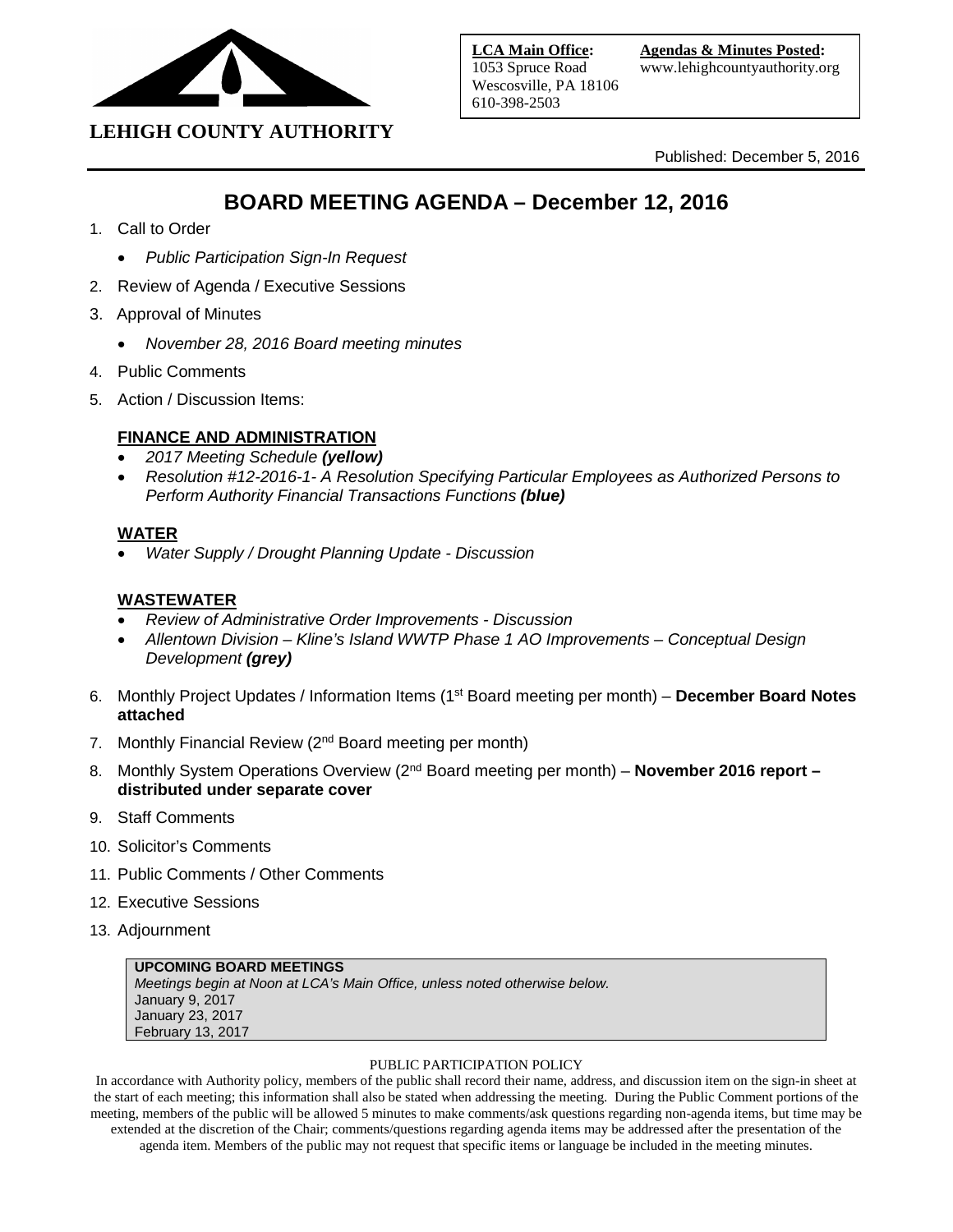# **REGULAR MEETING MINUTES November 28, 2016**

The Regular Meeting of the Lehigh County Authority was called to order at 12:13 p.m. on Monday, November 28, 2016, Vice Chairman Scott Bieber presiding. Other Members present at the commencement of the meeting were: Linda Rosenfeld, Kevin Baker, Richard Bohner, Norma Cusick, Ted Lyons and Deana Zosky. Authority Staff present were Liesel Gross, Frank Leist, Ed Klein, Pat Mandes, Brad Landon, John Parsons, Chuck Volk, and Lisa Miller.

#### **REVIEW OF AGENDA**

Liesel Gross recommended the order of the agenda be adjusted to begin with the Drought Status Report. Ms. Gross stated there are three items for Executive Session regarding property acquisition, personnel, and litigation.

#### **APPROVAL OF MINUTES**

#### *October 24, 2016 Regular Meeting Minutes*

On a motion by Linda Rosenfeld, seconded by Norma Cusick, the Board approved the Minutes of the October 24, 2016 meeting (6-0). Richard Bohner abstained.

#### **PUBLIC COMMENTS**

None.

#### **ACTION AND DISCUSSION ITEMS**

#### *Drought Status Report*

Liesel Gross gave a PowerPoint presentation on the Drought Status with an overview of the data. Lehigh County is currently under a Drought Watch issued by Delaware River Basin Commission (DRBC) and a Drought Warning issued by Department of Environmental Protection (DEP). Some residents were present with questions and concerns.

Deana Zosky commented that the Little Lehigh Creek by her house dries up then seems to recharge overnight.

Scott Bieber asked if the Authority is pulling water from all of its wells. Liesel Gross stated not all wells need to run all the time and that some wells are only used depending on the amount of capacity needed. Ted Lyons questioned if the Authority has data regarding the Lehigh River and the drought. Ms. Gross stated the Authority does have data on all wells as well as the Little Lehigh Creek and the Lehigh River. Ms. Gross announced the quarterly meeting with the Industrial users on December 7, 2016 will discuss what they can do in order to assist with conservation without actually stopping production. It was also noted that the industrial customers are primarily using water drawn from the interconnection with the City of Allentown, which we know because of testing done on fluoride levels.

The Board discussed an additional study that would be required to better understand how groundwater and surface water sources are being impacted by the drought and water usage rates, and also discussed how to get the community partners and municipalities involved. Liesel Gross stated that the Authority is dedicating a page on the website that would capture and share information with the community and educate customers on conservation.

Scott Alderfer, Geologist and Lower Macungie Township resident, stated that we don't have enough data currently to solve the mystery of why we had lower groundwater levels in 2002 without seeing the surface water impacts we are seeing today. We need additional data points and stream gages to capture knowledge. The Little Lehigh Creek should have an additional 2 gages installed to obtain key data.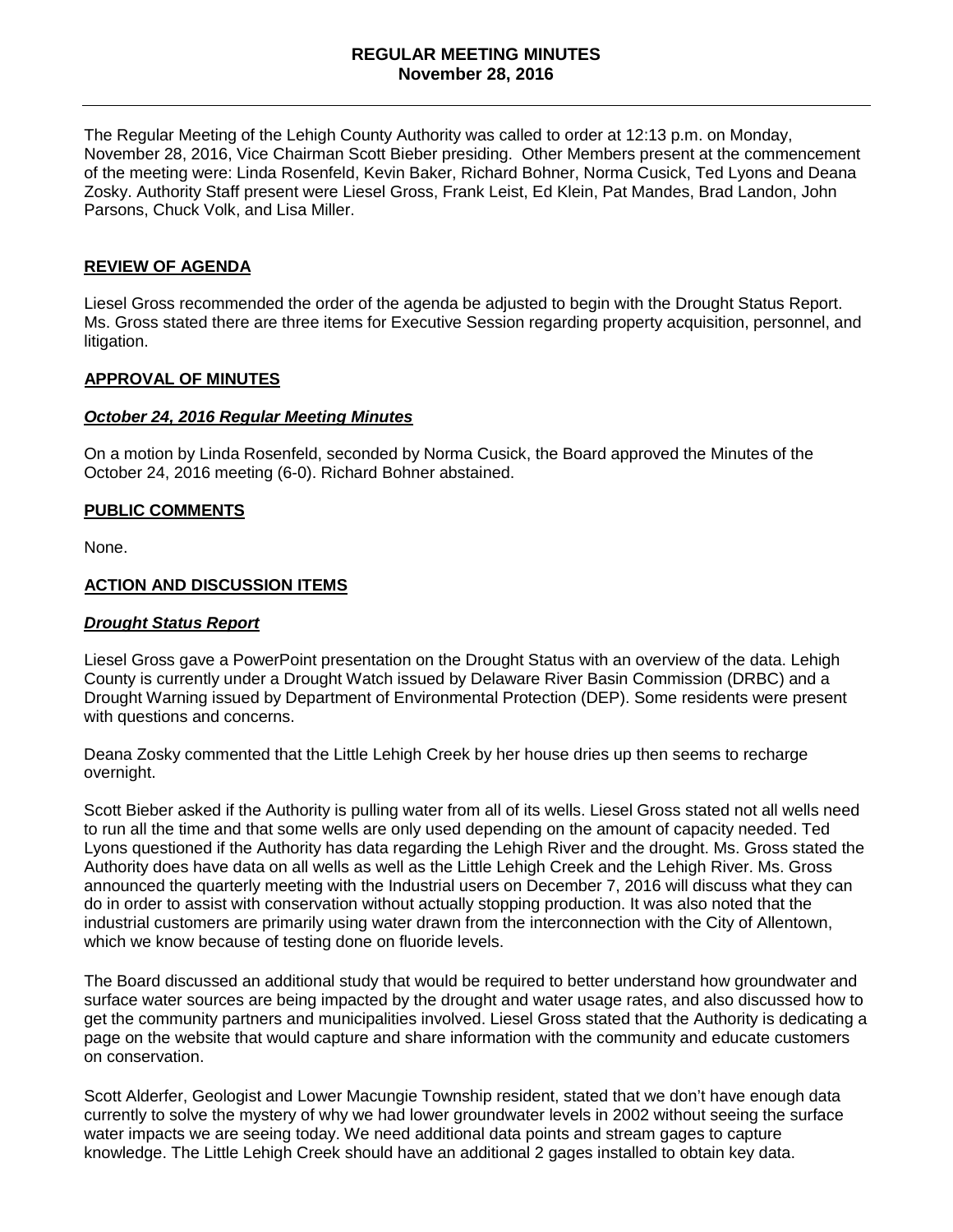Claudia Steckel asked that in the event of a water emergency, will businesses be restricted as well? Liesel Gross responded that specific kinds of usages are typically excluded from water use restrictions during a Drought Emergency. Restrictions are typically based on eliminating non-essential uses like watering lawns, filling pools, and washing cars at home. If water supplies decline to the point that service to the community would be impacted, the Authority could implement its own Drought Emergency declaration and could declare other water use restrictions up to and including a water rationing plan that would impose penalties for water waste, or implementation of water rationing rates to promote conservation. However, water supplies have not reached this level and the Authority is not recommending this action at this time. Ms. Steckel also asked if the Authority could make a statement to stop development. Ms. Gross said that the Authority does not control or approve development plans, as the municipalities have the authority to control development..

Mike Siegel commented that this problem is not just a precipitation problem. The problem lies in the cone of depression for well withdrawals. Drought indicators will be out of line and wells may need to be shut down to prevent creeks from drying out. Mr. Siegel provided some Board members with copies of pages excerpted from the WRIR 90-4076 US Geological Survey and advised the Board to read the report. Mr. Siegel also stated the Authority needs a USGS gaging system at the Spring Creek pumping station to gather proper data, which could also be used as an early warning system for flooding during peak rain events for traffic safety.

There was some discussion regarding taking some of the Authority's wells offline with the idea that the wells could recharge the base flow. Liesel Gross explained that the Authority need to balance the operation of the system among all its supplies including the wells and the interconnection with Allentown. Further study and additional data points may be needed to understand current impacts to the Little Lehigh regarding water withdrawals, limestone geology, dam removals, etc. She explained that staff has scheduled a meeting with a hydrogeologist for later in the week to discuss potential data collection efforts to gather more meaningful monitoring data which could be used to inform operational decisions.

Jan Keim encouraged the Authority to forget about another study and take action.

Residents also voiced their concern about the safety of Spring Creek Road during flooding and suggested that Lower Macungie Township may be willing to partner with the Authority to install proper stream gages to determine if the road needs to be closed and assist with the cost of implementing these devices.

Deana Zosky left the meeting at 1:30 p.m.

Vice Chairman Bieber called a break at 1:30 p.m. The meeting reconvened at 1:34 p.m.

# *2017 Water & Sewer Rates*

Liesel Gross offered to the Board the 2017 Water & Sewer rates as presented in the agenda packet.

On a motion by Norma Cusick, seconded by Kevin Baker, the Board approved the 2017 Water & Sewer rates (7-0).

# *Suburban Division – Asset Management Facility Upgrades*

Chuck Volk gave an overview of the project which is part of the Suburban Division Facility Condition Assessment Report. Based on the report, nine water and two wastewater facilities were selected for upgrade based on a high risk assessment rating. Those facilities are: Beverly Hills, NL 15-16 (Heidelberg Hts.), NL-19 (Heidelberg Hts.), Clearview Farms, WL-6, WL-10, WL-11, WL-13, WL-16, Lynn Township WWTP, and WLI siphon chambers.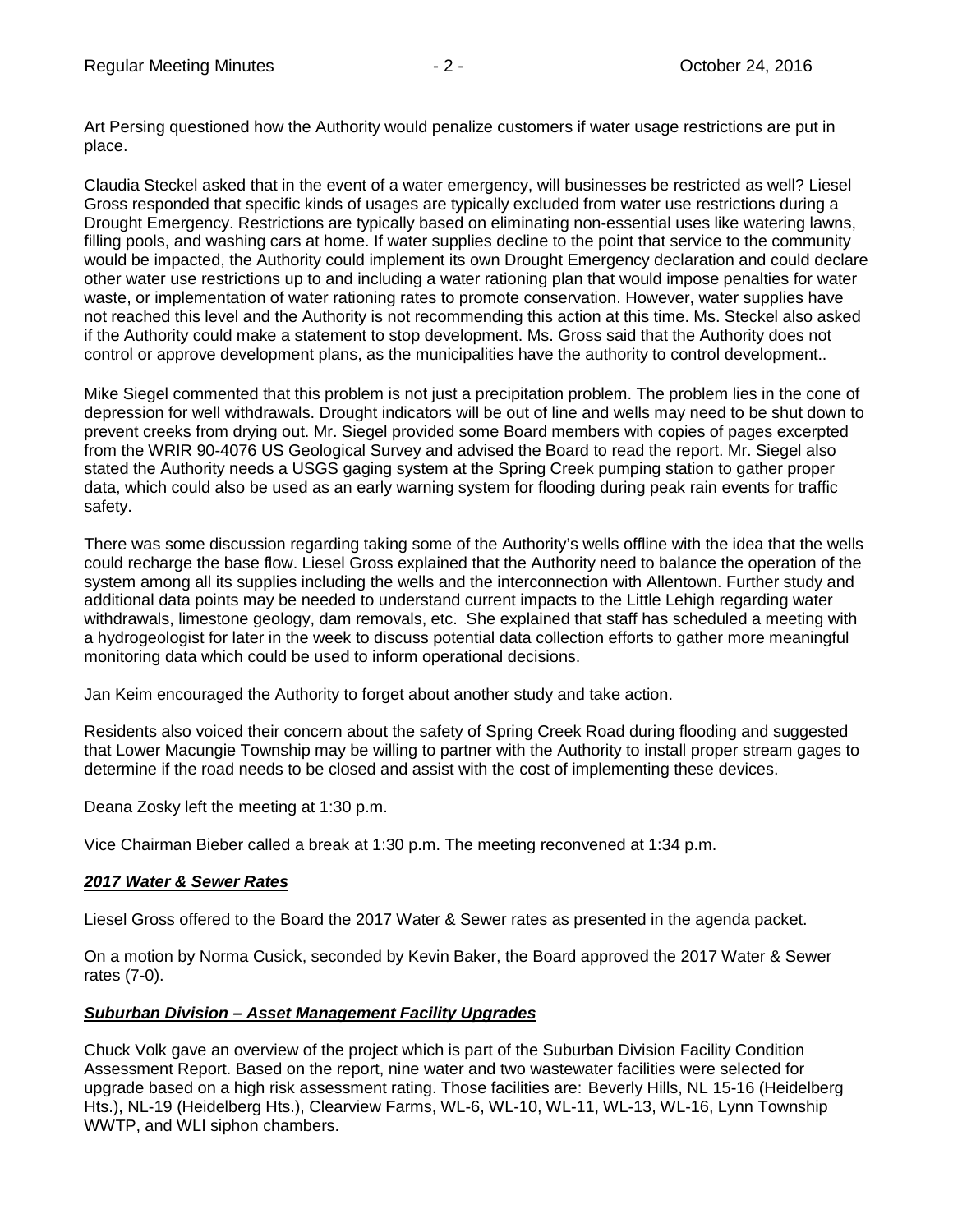Mr. Volk is requesting approval of the Capital Project Authorization – Design & Build Phase in the amount of \$110,000.00 which includes the Professional Services Authorization to D'Huy Engineering, Inc. in the amount of \$79,500.00.

On a motion by Norma Cusick, seconded by Linda Rosenfeld, the Board approved the Capital Project Authorization – Design & Build Phase in the amount of \$110,000.00 which includes the Professional Services Authorization to D'Huy Engineering, Inc. in the amount of \$79,500.00 (7-0).

# *Suburban Division – Water Main Replacement Program Amendment to Design Phase Cycles 1 - 3*

Frank Leist gave an overview of the project. The amendment to the project is requested due to the 1.7 miles of additional water main added to the project scope. The additional miles consists of replacing the water mains between intersections, rather than ending a replacement mid-block, thus allowing future replacements to be easily extended with lessened interruptions in service to customers in the area. Mr. Leist is requesting approval of the Capital Project Authorization – Amendment No. 2 of the Design Phase in the amount of \$60,000.00 which includes the Professional Services Authorization to Gannett Fleming, Inc.

On a motion by Richard Bohner, seconded by Norma Cusick, the Board approved the Capital Project Authorization – Amendment No. 2 of the Design Phase in the amount of \$60,000.00 which includes the Professional Services Authorization to Gannett Fleming, Inc. (7-0).

# *Allentown Division – Schantz Spring Main Replacement Design Phase*

Frank Leist gave an overview of the project which consists of replacing approximately 2,000 linear feet of 1903 vintage 30" water main from Schantz Spring to the Water Filtration Plant. It also includes addressing approximately 15 leaks, located at various areas from Schantz Spring to Schreibers Bridge, as identified during the SmartBall leak detection work by the City of Allentown prior to the lease. This project is a Schedule-7 project and will be funded by the LCA Allentown Division. Mr. Leist is requesting approval of the Capital Project Authorization – Design Phase in the amount of \$187,635.00 which includes the Professional Services Authorization to Gannett Fleming, Inc. in the amount of \$127,635.00.

On a motion by Norma Cusick, seconded by Ted Lyons, the Board approved the Capital Project Authorization – Design Phase in the amount of \$187,635.00 which includes the Professional Services Authorization to Gannett Fleming, Inc. in the amount of \$127,635.00 (7-0).

# *Allentown Division – PA Rapid Bridge Replacement Project of the Hamilton Street Bridge crossing Cedar Creek*

Frank Leist gave an overview of the project which consists of relocating approximately 500 linear feet of 6" diameter water main due to the replacement of the Cedar Creek Bridge on Hamilton Street. The project is currently listed to be funded by the LCA Allentown Division, however, based on current bridge design, 100% of the costs are anticipated to be reimbursed by PennDOT because the facilities are located in a private easement. Mr. Leist is requesting approval of the Capital Project Authorization – Design Phase in the amount of \$124,500.00 which includes the Professional Services Authorization in the amount of \$97,000.00 to Gannett Fleming, Inc.

On a motion by Norma Cusick, seconded by Richard Bohner, the Board approved the Capital Project Authorization – Design Phase in the amount of \$124,500.00 which includes the Professional Services Authorization in the amount of \$97,000.00 to Gannett Fleming, Inc. (7-0).

# *2017 Arcadis SCARP Program Management Services*

Pat Mandes gave an overview of the project for Arcadis for work related to the Sewer Capacity Assurance and Rehabilitation Program (SCARP). The work includes Program Management for 2017.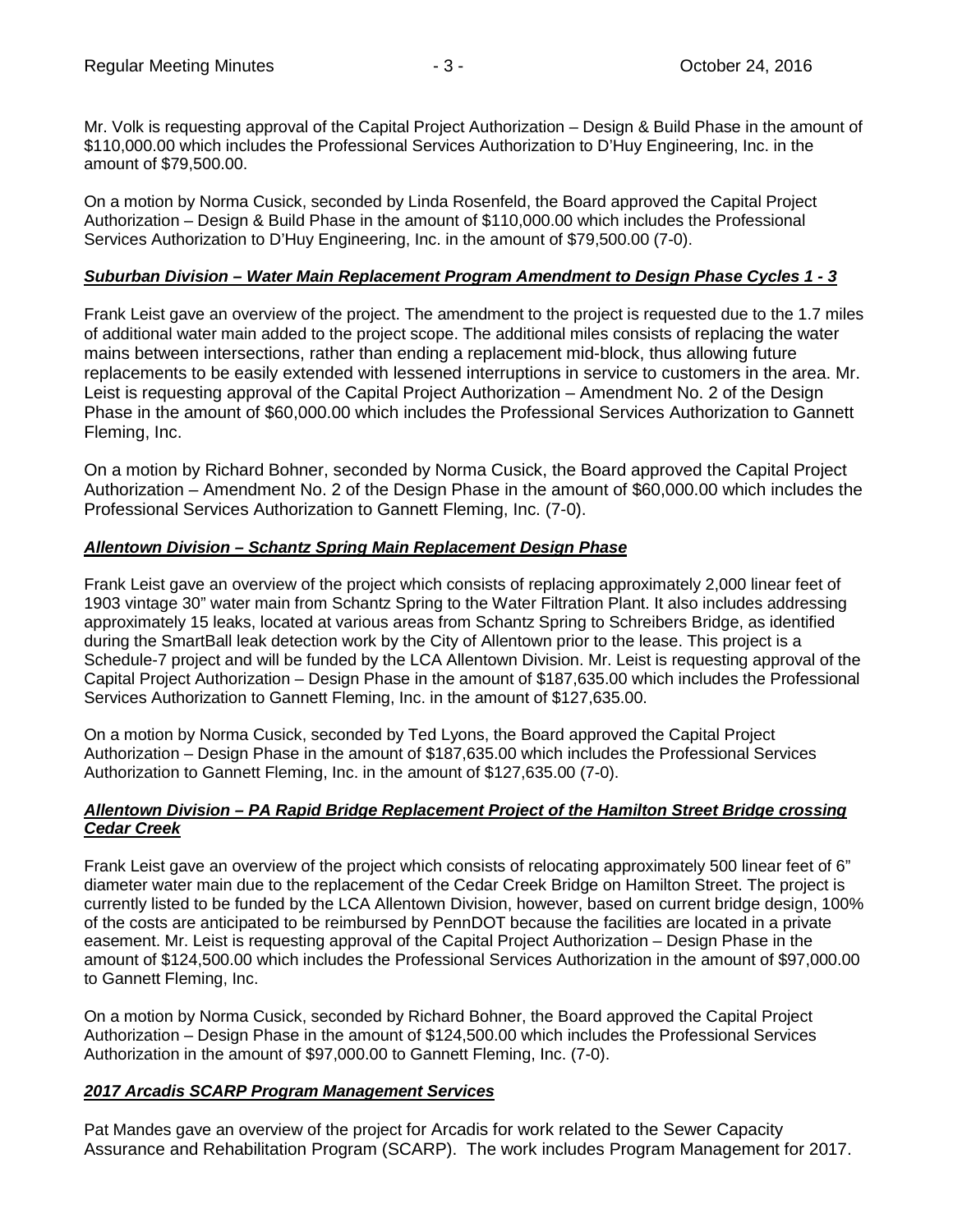Ms. Mandes is requesting approval for the Capital Project Authorization – Amendment No. 25 in the amount of \$125,000.00 which includes the Professional Services Authorization to Arcadis.

On a motion by Norma Cusick, seconded by Linda Rosenfeld, the Board approved the Capital Project Authorization – Amendment No. 25 in the amount of \$125,000.00 which includes the Professional Services Authorization to Arcadis (7-0).

# **PROJECT UPDATES/INFORMATION ITEMS**

Liesel Gross brought to the attention of the Board items listed in the report. There were no questions or comments.

# **MONTHLY FINANCIAL REVIEW**

Ed Klein reviewed the 2016 Q4 Forecast report as attached and presented to the Board.

# **SYSTEM OPERATIONS OVERVIEW**

John Parsons reviewed the October 2016 Operations report that was attached to the Board agenda.

# **STAFF COMMENTS**

None.

# **SOLICITOR'S COMMENTS**

None.

# **PUBLIC COMMENTS / OTHER COMMENTS**

None.

# **EXECUTIVE SESSION**

Vice Chairman Bieber called an Executive Session at 2:02 p.m. to discuss property acquisition, personnel, and litigation.

The Executive Session ended at 2:35 p.m.

# **ADJOURNMENT**

There being no further business, the Vice Chairman adjourned the meeting at 2:35 p.m.

Richard H. Bohner **Secretary**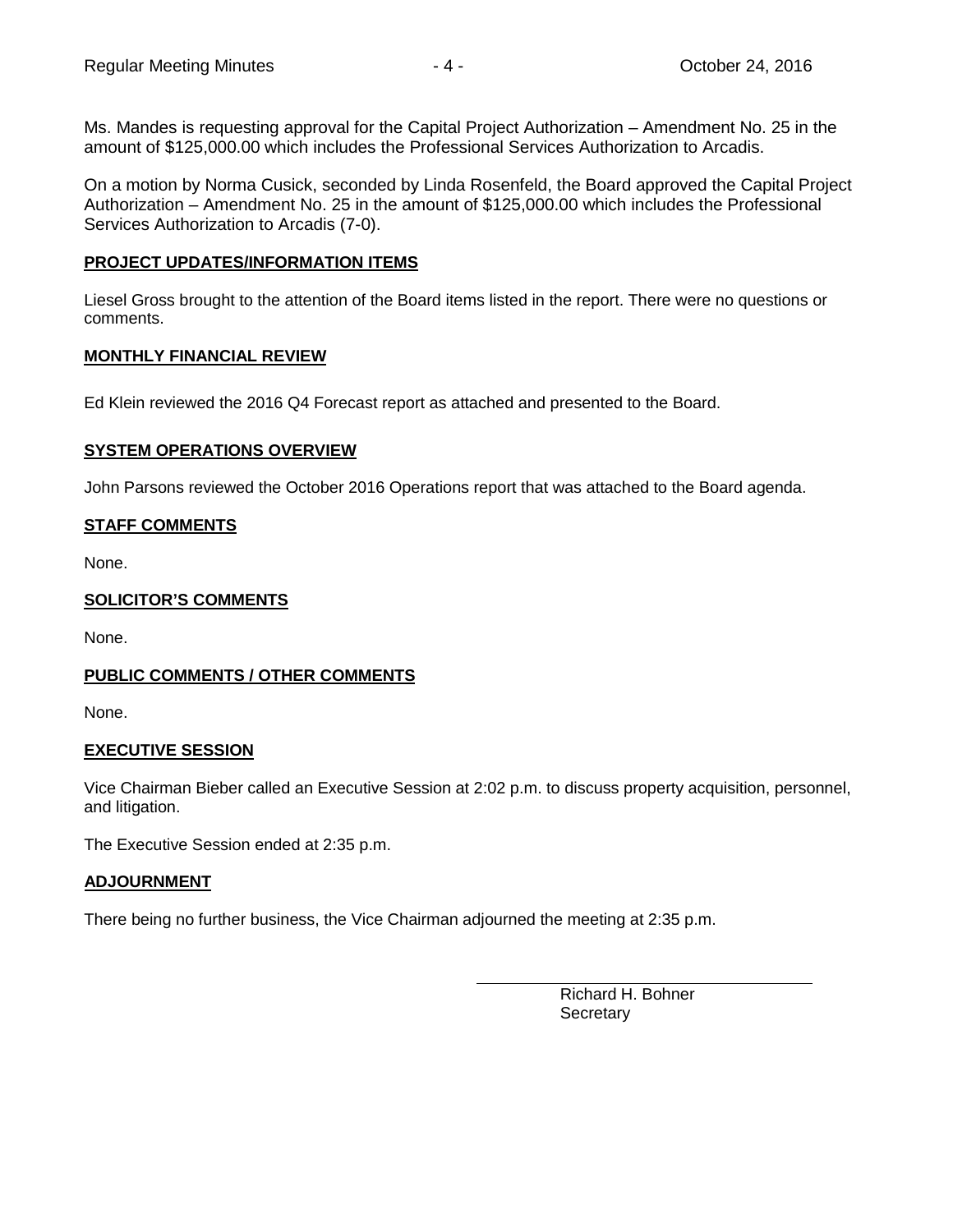

# **LEHIGH COUNTY AUTHORITY 2017 MEETING SCHEDULE**

*Meetings are typically held on Mondays beginning at 12:00 p.m., in the LCA Office, Main Conference Room*

# **Board Meetings**

January 9, 23 February 13, 27 March 13, 27 April 10, 24 May 8, 22 June 12, 26 July 10, 24 August 14, 28 September 11, 25 October 9, 23 November 13, 27 December 11

BRIAN NAGLE Chair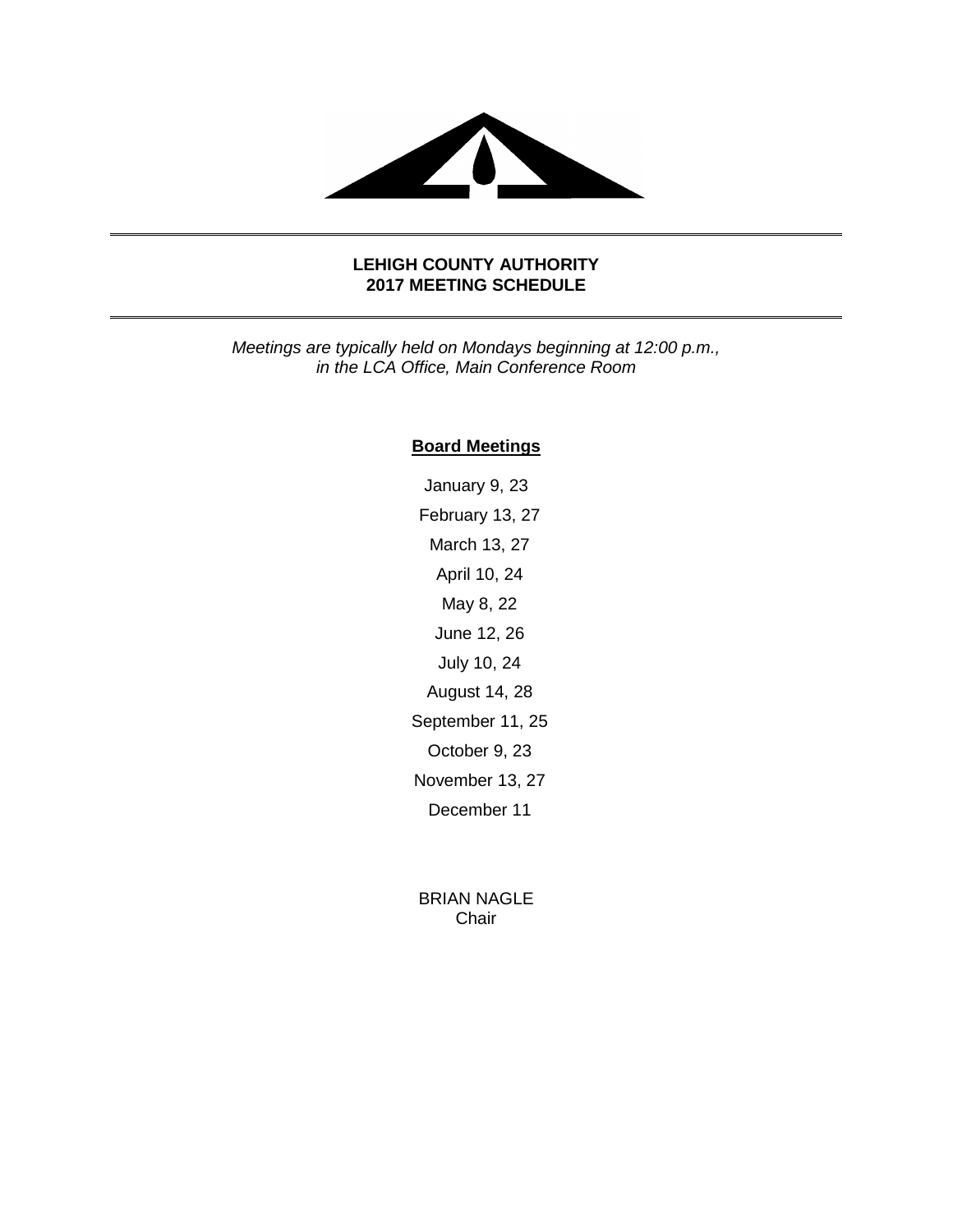# **RESOLUTION NO. 12-2016-1**

(Duly adopted 12 December 2016)

# *A RESOLUTION SPECIFYING PARTICULAR EMPLOYEES AS AUTHORIZED PERSONS TO PERFORM AUTHORITY FINANCIAL TRANSACTIONS FUNCTIONS*

WHEREAS, Lehigh County Authority (hereinafter the "Authority") Board of Directors (the "Board") periodically takes action designating particular staff positions to fulfill certain responsibilities under Authority policies, procedures, rules, etc.; and

WHEREAS, to reflect the retirement of the present Chief Capital Works Officer, Frank Leist, and appointment of his replacement, the Board wishes to update its standing resolution naming specific persons as the Authorized Persons for financial transactions with banks and other financial institutions;

NOW THEREFORE, it shall be resolved that the following persons are duly appointed Authorized Persons or otherwise authorized to act on behalf of the Authority in the capacities set forth below and that the following original signatures are genuine in all respects:

| <b>Name of Authority Employee</b> | Title/Position                  | Specimen Signature |
|-----------------------------------|---------------------------------|--------------------|
| Liesel M. Gross                   | Chief Executive Officer         |                    |
| Edward C. Klein                   | Chief Financial Officer         |                    |
| Linda M. Eberhardt                | <b>Accounting Supervisor</b>    |                    |
| Charles E. Volk                   | Chief Capital Works Officer     |                    |
| John W. Parsons                   | <b>Chief Operations Officer</b> |                    |

# **AUTHORIZED PERSONS**

On motion of , seconded by , this Resolution was adopted the 14th day of December 2015.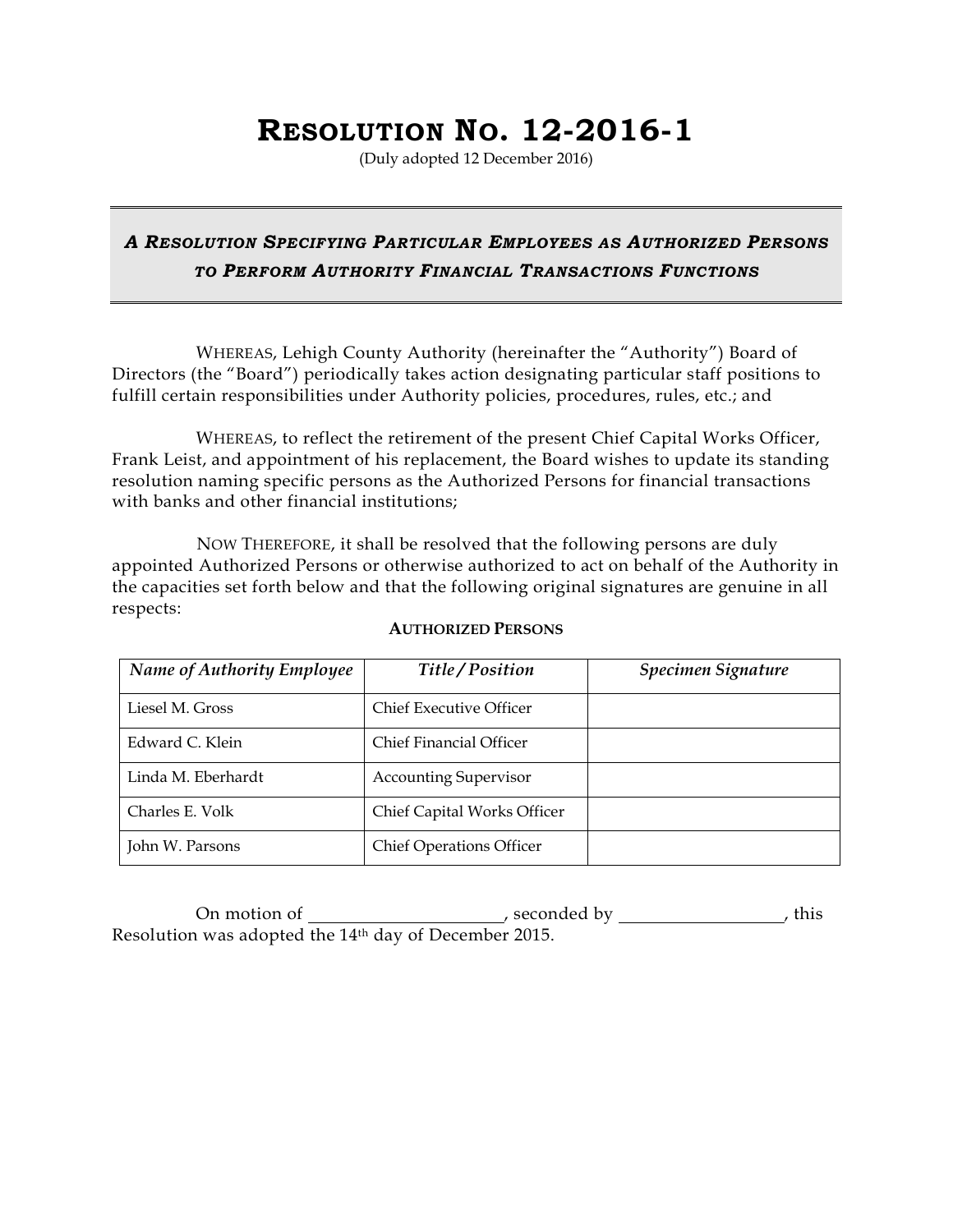# **MEMORANDUM**

**Date:** December 12, 2016

| To:      | Liesel Gross, C.E.O.                                                   |
|----------|------------------------------------------------------------------------|
| From:    | Phil DePoe                                                             |
| Subject: | Allentown Division                                                     |
|          | Kline's Island WWTP Phase 1 AO Improvements: Conceptual Design Phase 1 |

# **MOTIONS / APPROVALS REQUESTED:**

| $\mathbf{N_0}$ | ltem                                                  | Amount    |
|----------------|-------------------------------------------------------|-----------|
|                | Professional Services Authorization – Kleinfelder (1) | \$149,820 |

*(1) Does not include design, bid or construction phase related engineering services.* 

# **PROJECT OVERVIEW**

Lehigh County Authority (LCA) and City of Allentown (COA) have submitted a preliminary schedule to the U.S. Environmental Protection Agency (EPA) and Pennsylvania Department of Environmental Protection (DEP) for a phased program of improvements to mitigate sanitary sewer overflows (SSOs). Phase 1 includes improvements to the KIWWTP to increase its ability to manage peak wet weather flows from 87 (million gallons per day) MGD to approximately 120 MGD utilizing one of two different alternatives. Phase 2 includes a further increase in the KIWWTP's ability to manage peak wet weather flows from approximately 120 MGD to approximately 160 MGD. This project is identified as an Administrative Order (AO) project.

# **FINANCIAL**

The project is an Administrative Order (AO) Project and it will be funded by the City.

# **PROJECT STATUS**

Pending Board approval of the Conceptual Design Phase 1 Improvements.

# **THIS APPROVAL - CONCEPTUAL DESIGN PHASE**

Lehigh County Authority (LCA) intends to retain the services of an engineering consulting firm to provide the conceptual design related services. Approval for the design, bid and construction related engineering services will be requested at a later date. The following table summarizes the professional services to be performed under this approval:

|    | <b>Professional Services</b> (1)                                       |  |  |
|----|------------------------------------------------------------------------|--|--|
|    | 1. Provide conceptual design of common improvements                    |  |  |
|    | Provide conceptual design of Alternative #1                            |  |  |
|    | Prepare conceptual design of Alternative #2                            |  |  |
| 4. | Evaluate impact of planned electrical distribution system improvements |  |  |
| 5. | Prepare conceptual design report                                       |  |  |
| 6. | Attend meetings and prepare presentations                              |  |  |
|    | Assist in the RFP preparation                                          |  |  |
|    | 8. Provide project administration                                      |  |  |

*(1) For Conceptual Design Development Phase Only*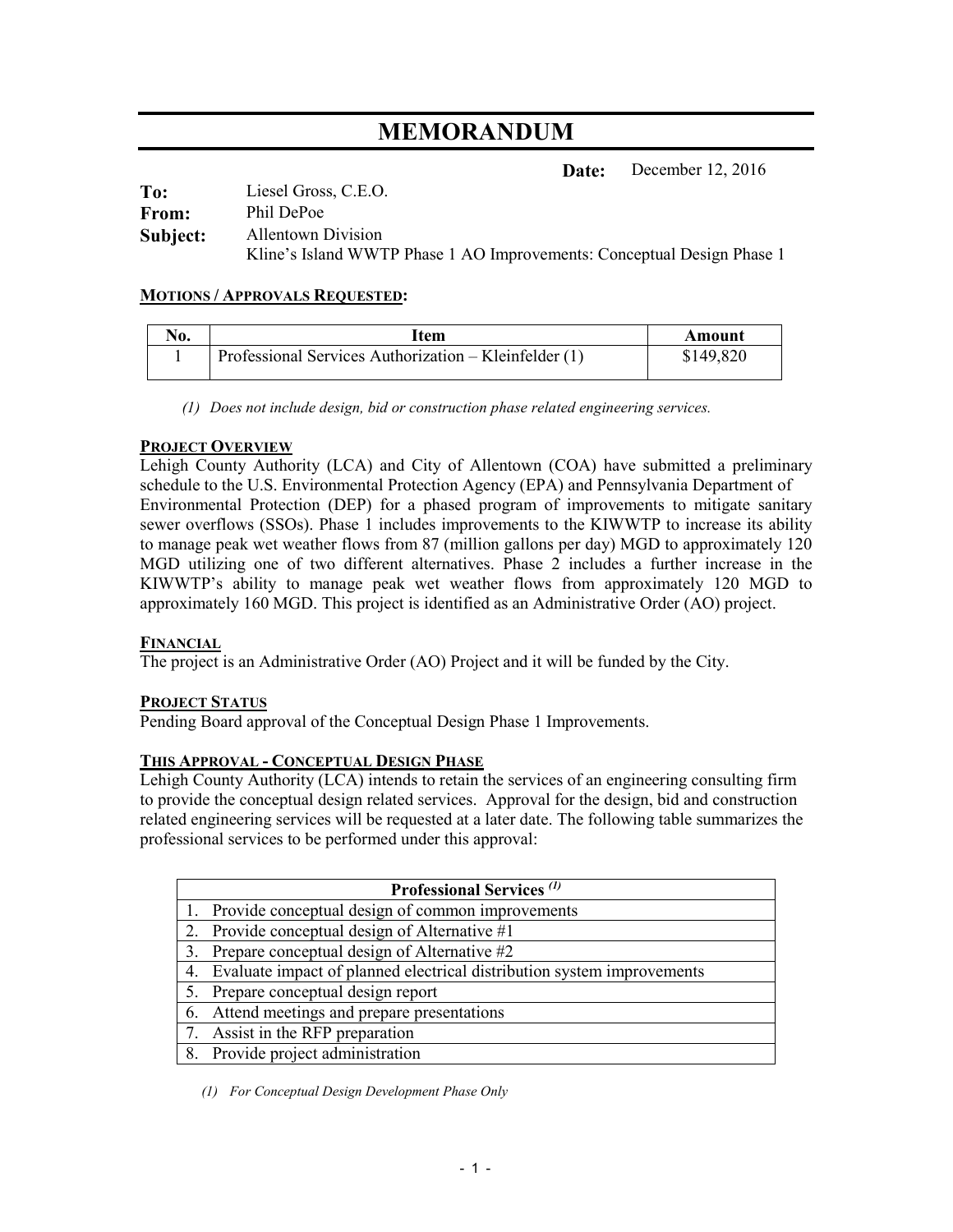# **CONSULTANT SELECTION PROCESS**

The COA has instructed LCA to utilize Kleinfelder for this conceptual design phase of the project. Kleinfelder has been retained by the City to develop these concepts to comply with the EPA's Administrative Order.

# **PROJECT SCHEDULE**

The project is anticipated to begin design by June of 2017. The project is anticipated to be bid ready by the beginning of August 2018 with an anticipated project completion date of October 2020.

# **FUTURE AUTHORIZATIONS – DESIGN, BID AND CONSTRUCTION PHASE**

After this conceptual design is approved, a Request for Proposal (RFP) for full engineering design services will be sent to numerous firms in March of 2017. A Capital Project Authorization (CPA) will be presented to the Board in June of 2017 for approval of the Design and Bid Phase; and will include a professional services award, staff costs and other related components. A Capital Project Authorization (CPA) Amendment will be presented to the Board in August of 2018 for approval of Construction Phase; and will include a construction contract award, a construction services award, staff costs and other related components.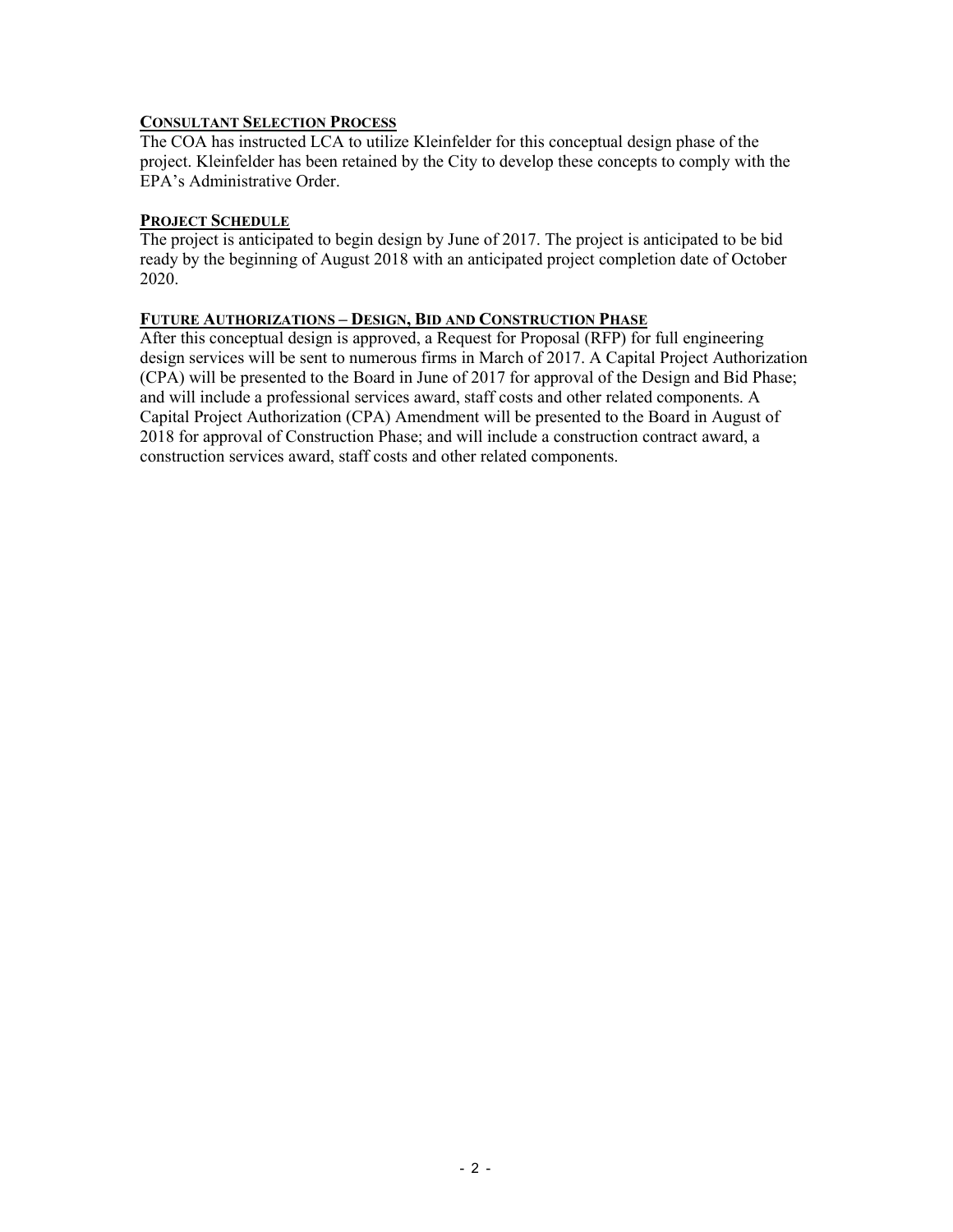

 **(610)398-2503 \* FAX (610)398-8413 \* Email: service@lehighcountyauthority.org** 

# **PROFESSIONAL SERVICES AUTHORIZATION**

| ssional: | <b>KLEINFELDER</b>  |                  |
|----------|---------------------|------------------|
|          | 321 Wall Street     |                  |
|          | Princeton, NJ 08540 | <b>Approvals</b> |

| Professional: | <b>KLEINFELDER</b>  |                                 | <b>Date:</b> December 12, 2016 |
|---------------|---------------------|---------------------------------|--------------------------------|
|               | 321 Wall Street     | <b>Requested By:</b> Phil DePoe |                                |
|               | Princeton, NJ 08540 | <b>Approvals</b>                |                                |
|               |                     | <b>Department Head:</b>         |                                |
|               |                     | <b>Chief Executive</b>          |                                |
|               |                     | Officer:                        |                                |

# **Development Phase Allentown Division – Kline's Island WWTP Phase 1 AO Improvements – Conceptual Design**

 from 87 million gallons per day (MGD) to 120 MGD utilizing one of two different alternatives. KLEINFELDER will develop conceptual designs for the Phase 1 Administrative Order (AO) alternative improvements to the Kline's Island Wastewater Treatment Plant (KIWWTP). Phase 1 includes improvements to the KIWWTP to increase its ability to manage peak wet weather flows This conceptual design concept will be utilized in the Request for Proposals (RFP) for full Engineering design services.

|    | <b>Professional Services</b> (1)                             |
|----|--------------------------------------------------------------|
|    | 1. Provide conceptual design of common improvements          |
|    | 2. Provide conceptual design of Alternative #1               |
|    | 3. Provide conceptual design of Alternative #2               |
|    | 4. Evaluate impact of planned electrical distribution system |
|    | improvements                                                 |
|    | 5. Prepare conceptual design report                          |
| 6. | Attend meetings and prepare presentations                    |
|    | 7. Assist in the RFP preparation                             |
|    | 8. Provide project administration                            |

*(1) For Conceptual Design Development Phase Only.* 

Please reference the cover Memo for additional information.

# **Conceptual Design Phase:**

**Cost Estimate (not to be exceeded without further authorization):** *\$149,820* 

**Time Table and Completion Deadline:** As required to meet various critical deadlines as set forth in the proposal.

**(For Authority Use Only)**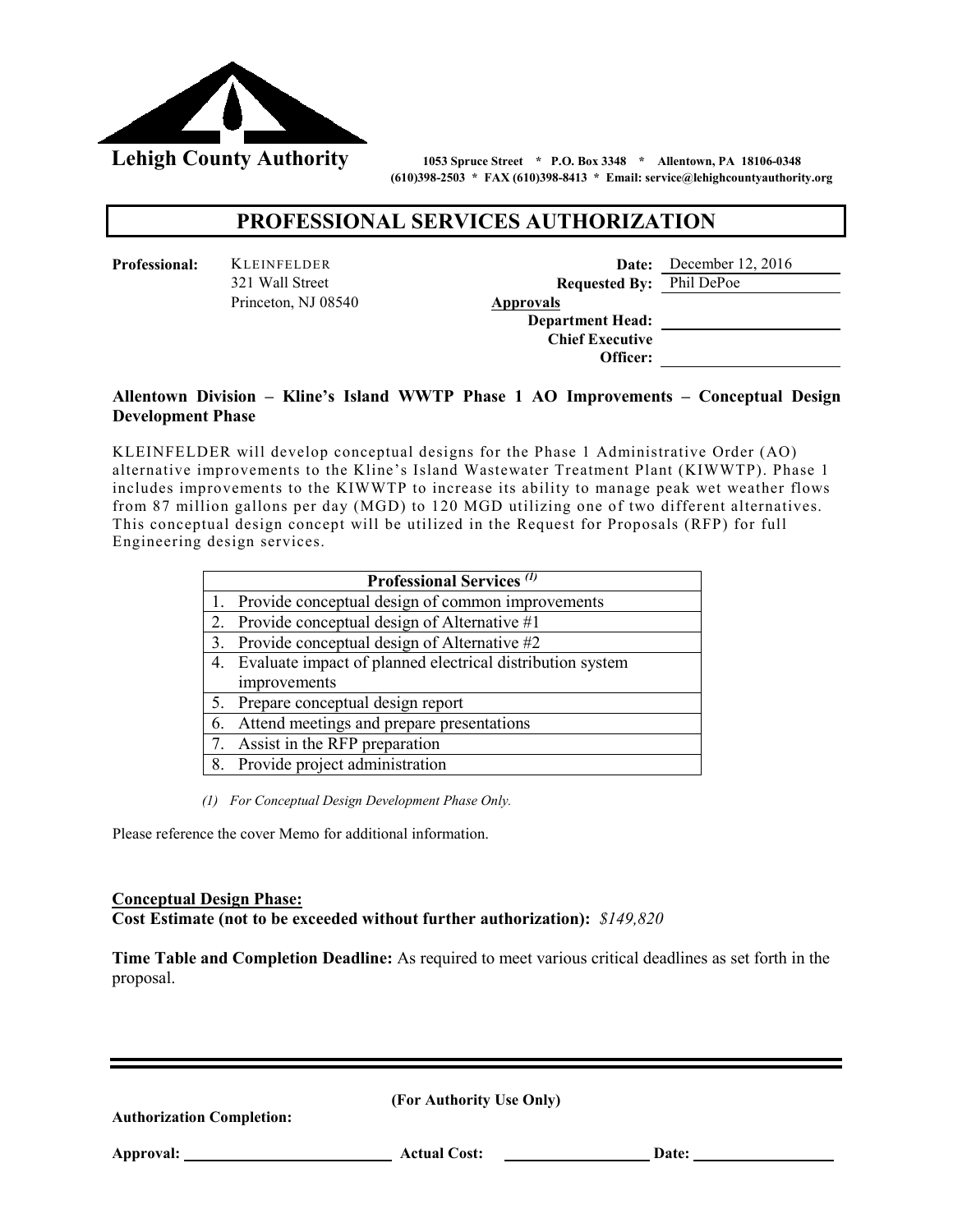# **FINANCE & ADMINISTRATION**

# **ACTION ITEMS**

# **1.** *2017 Meeting Schedule*

*The 2017Board meeting schedule is included for approval.*

# **2.** *Resolution #12-2016-1*

The Board has routinely passed a resolution appointing particular management staff to be Authorized Persons for signing with financial transaction with banks and other financial institutions. The last such resolution was Resolution No. 12-2015-4 reflecting Aurel Arndt's retirement and change of certain management positions. The staff recommends the Board pass a similar resolution reflecting Frank Leist's retirement as Chief Capital Works Officer as of December 16<sup>th</sup> and the appointment of Chuck Volk to that position.

#### **DISCUSSION ITEMS**

#### **INFORMATION ITEMS**

| <b>CERTIFICATES OF DEPOSIT</b> |                                 |                  |            |          |          |          |
|--------------------------------|---------------------------------|------------------|------------|----------|----------|----------|
| 29-Nov-16                      |                                 |                  |            |          |          |          |
|                                |                                 |                  | Gross      | Date of  | Date     | Net Rate |
| Fund                           | Bank                            | Location         | Amount     | Purchase | Due      | %        |
| LLRI CR                        | Merrick Bank                    | South Jordan, UT | 245.000.00 | 10/28/16 | 4/30/18  |          |
| WW Capac                       | <b>DMB Community Bank</b>       | De Forest. WI    | 245.000.00 | 10/31/16 | 11/30/17 | 0.75     |
| <b>WW Capac</b>                | Safra National Bank of New York | New York, NY     | 245.000.00 | 11/1/16  | 10/31/17 | 0.8      |
| Cons Wtr (2)                   | <b>Midland States Bank</b>      | Effingham, IL    | 245.000.00 | 11/2/16  | 11/2/18  | 1.1      |
| LLRI CR                        | Discover Bank                   | Greenwood, DE    | 245,000.00 | 11/2/16  | 11/2/18  | 1.2      |
| <b>WW Capac</b>                | Santander Bank NA               | Wilmington, DE   | 245,000,00 | 11/9/16  | 11/9/17  | 0.75     |
| <b>WW Capac</b>                | Smartbank                       | Pigeon Forge, TN | 245.000.00 | 11/18/16 | 4/18/18  | 0.9      |
| LLRI CR                        | Truimph Bank                    | Memphis, TN      | 245,000.00 | 11/21/16 | 5/21/18  | 0.9      |
| LLRI CR                        | <b>Investors Community Bank</b> | Manitowoc, WI    | 245,000.00 | 11/15/16 | 8/15/18  |          |
| Cons Wtr (2)                   | Union Bank & Trust Company      | Oxford, NC       | 245,000.00 | 11/15/16 | 5/15/18  | 1        |

# **1.** *Recently Purchased Investments – Certificates of Deposit (CDs)*

Fund Descriptions for Investments:

| Cons Wtr (2)    | Consolidated Water (2)                            |
|-----------------|---------------------------------------------------|
| LLRI CR         | Little Lehigh Relief Interceptor Capital Reserves |
| Cons LL2 (314)  | Consolidated Little Lehigh Relief Interceptor 2   |
| <b>WW Capac</b> | <b>Wastewater Capacity</b>                        |
| 2010 Wtr Cons A | 2010 Water Construction, Series A Bond            |
| Wtr R&R         | Renewal and Replacement                           |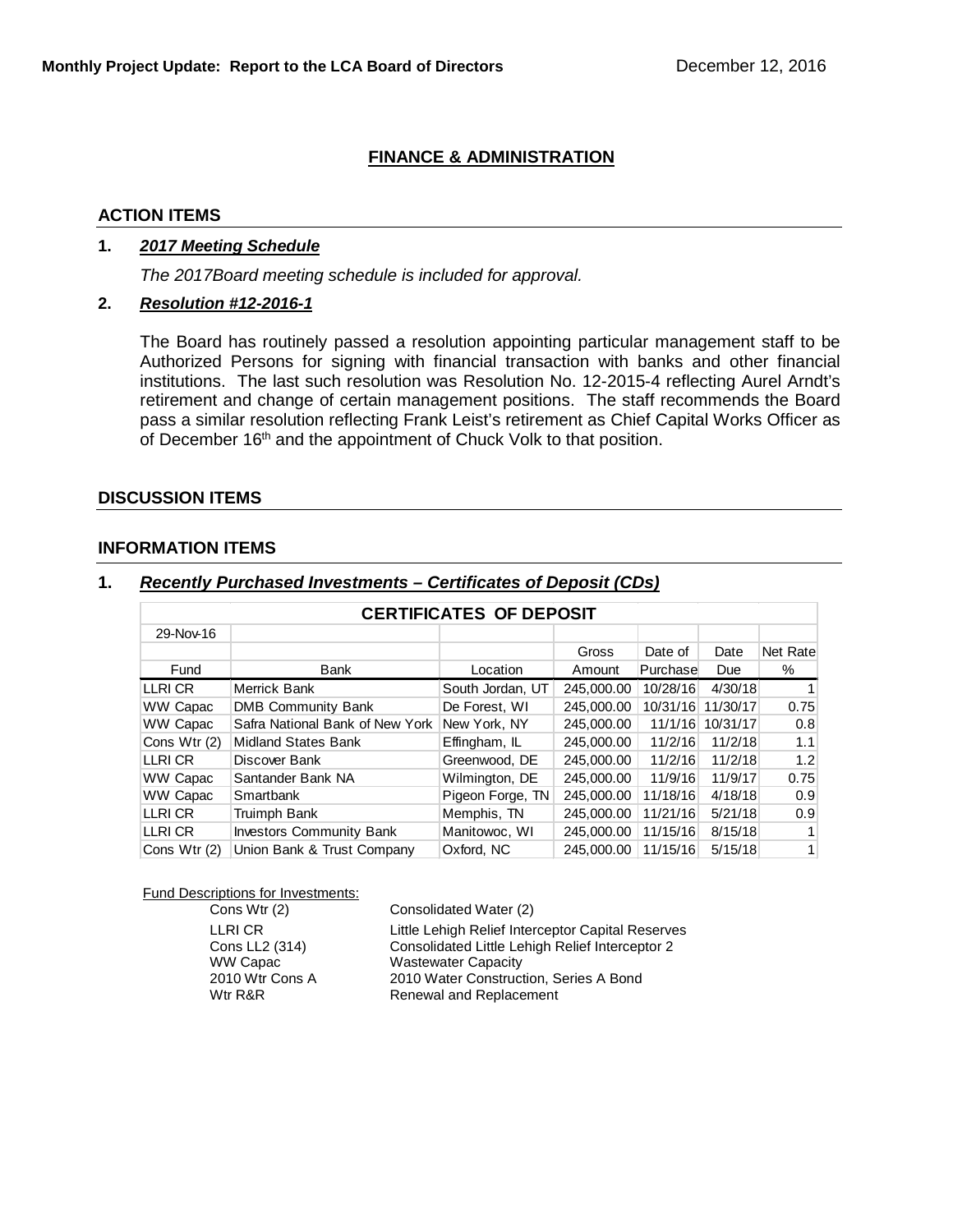# **WATER**

# **ACTION ITEMS**

# **DISCUSSION ITEMS**

# **1.** *Water Supply / Drought Planning Update*

Subsequent to the November 28, 2016 Board meeting, staff met with Al Guiseppe, a hydrogeologist from Spotts, Stevens & McCoy who is familiar with the Authority's water supplies and characteristics of the limestone aquifer and the Little Lehigh Creek. During the discussion, several ideas were generated regarding developing a more robust measure of the Authority's water supply sustainability for purposes of establishing local drought triggers, and additional monitoring that would be helpful in characterizing the creek and groundwater flows. Mr. Guiseppe will attend the December 12, 2016 Board meeting to review his recommendations for additional study.

# **INFORMATION ITEMS**

# **1.** *Suburban Division – CLD Auxiliary Pump Station Project*

The project will feature the installation of a new booster station and water main extension to pump water from the Lower System to the Upper System. The project will also involve installation of a SCADA system. We returned comments on the Public Water Supply (PWS) permit application. **(No Change)**

# **2.** *Suburban Division – Crestwood Alternate Water Supply*

The project consists of abandonment of existing wells and storage tank currently serving higher elevation customers and a connection of the pumping station to the main North Whitehall Division System. The project will also involve installation of a SCADA system. The design phase is underway. We are reviewing the 100% design plans and specifications. A grant application for the construction costs has been submitted to the Commonwealth Finance Authority (CFA). Bidding and construction of the project will be delayed until after grant awards are announced, which is expected to be March 2017. **(No Change)**

# **3.** *Suburban Division – Route 309 Crossing at Sand Spring Road*

A 12" water line will cross Route 309 through a previously installed 24" casing. Completion of this line will bring public water to the property line of Lehigh Carbon Community College. The design phase is under way. Penndot Highway Occupancy Permits have been obtained. An easement agreement was sent to LCCC for their signatures. **(No Change)**

# **4.** *Allentown Division – Prelease Valve Replacements*

The project is the replacement of approximately 55 inoperable valves in multiple locations throughout the City that existed prior to the lease settlement. Design is currently under way. This project is identified as Un-Completed Work and will be funded by the City. **(No Change)**

# **5.** *Suburban Division - Water Main Replacement Program Cycles 1 & 2*

The project consists of the replacement of 2.85 miles of aged and/or failing Cast Iron water main. The Construction phase was approved at the 4/11/16 Board meeting. Anrich Inc., our contractor is progressing according to schedule. **(No Change)**

# **6**. *Allentown Division – Water Main Replacement Program- Cycle 3*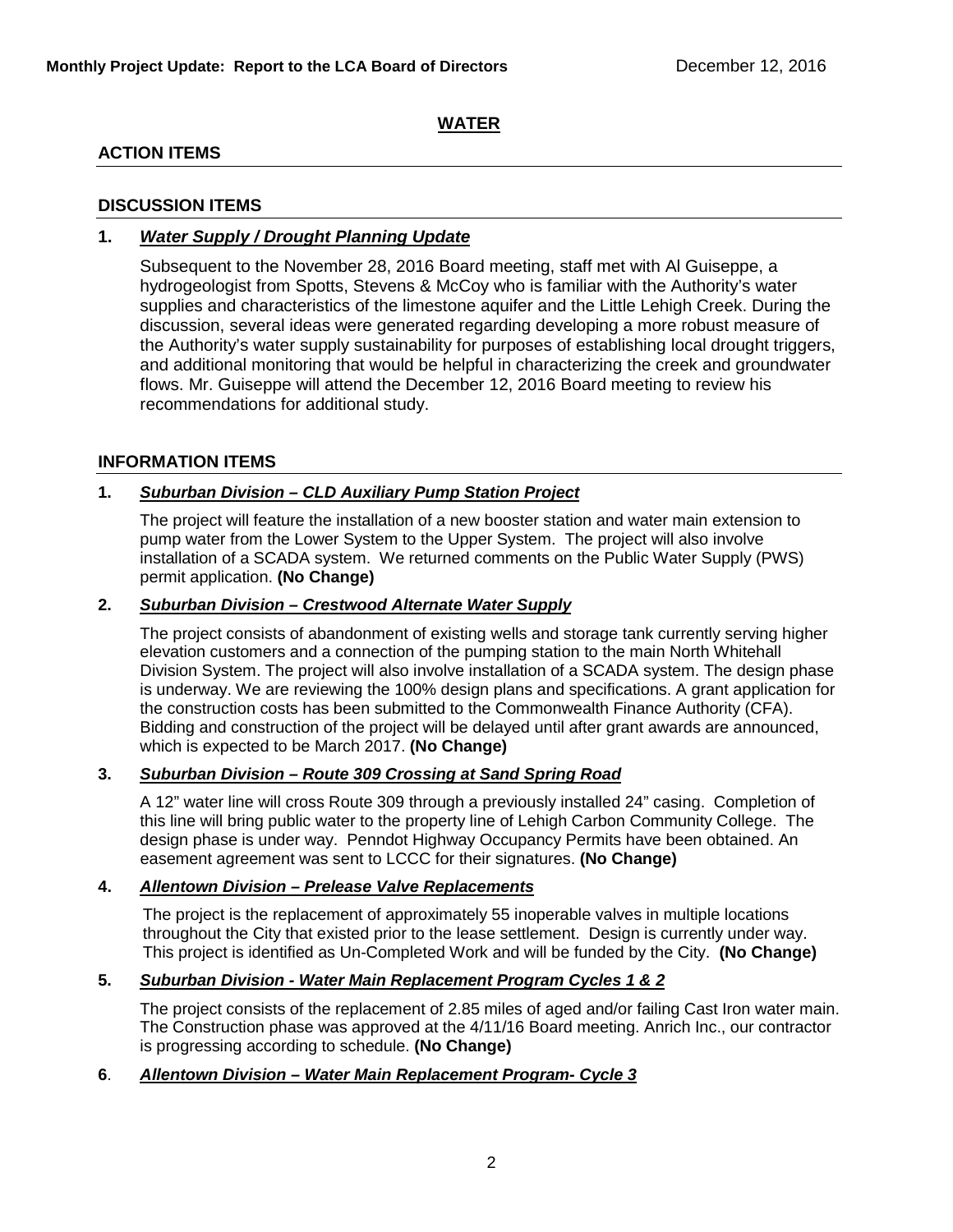The project is the replacement of 4.39 miles of aged and/or failing Cast Iron water main in multiple locations throughout the City. The Construction phase was approved at the 4/11/16 Board meeting. JOAO & Bradley, Inc. our contractor has completed construction according to schedule and are currently in discussion with LCA for project documentation closeout and billing. This Project is identified as Schedule-7 Work and will be funded by LCA Allentown Division. **(No Change)**

# **7.** *Allentown Division - Miscellaneous Water Filtration Plant / Water Distribution*

• WFP Stormwater Pump/Control - Upgrades to the existing stormwater pump/control for the WFP and D&C parking lot is needed due to equipment age. Bids are due December 20<sup>th</sup> and Board Approval is requested in January of 2017.

This capital project is funded by the LCA Allentown Division.

# **8.** *Allentown Division – Water System Master Plan*

This project involves the creation of a Master Plan for the Allentown Water Plant, water storage tanks, water storage reservoirs, pressure booster stations, raw water springs, and surface water intakes. The Master Plan will involve several key sections including, but not limited to: full-scale condition assessments, treatment process optimization, and development of short term/long term capital plans. The Master Plan is a requirement included within the City of Allentown lease, and it also needs to be updated every 5 years throughout the life of the lease. The project kickoff meeting with Arcadis was held on May 4, 2016. Multiple workshops have also been held. Condition Assessments and process control audits/optimizations are in-progress. The project is scheduled to be finished early in 2017. The project will be funded by the LCA Allentown Division.

# **9.** *Developments*

Water system construction is occurring in the following developments: Grandview, 6 commercial units and 204 apartment units, LMT Hidden Meadows, Phase 1B, 72 residential lots (sfa), UMT West Hills Business Center, 2 industrial lots, WeisT, water & sewer

Water system plans are being reviewed for the following developments: 67 Werley Road, 112 apartments & clubhouse, UMT Ciocca Subaru, 1 additional commercial building at existing business, LMT Diocesan Pastoral Center, 2 commercial lots, 3 additional lots and residual lot for existing cemetery, LMT Farr Tract, 17 residential lots (sfd), LMT Grant Street Townes, 18 residential lots (sfa), WashT Hickory Park Estates, 3 residential lots (sfd), UMT Hillview Farms, 31 residential lots (sfd), LMT/SWT Indian Creek Industrial Park, 6 commercial lots, UMilT, water and sewer Kohler Tract, 125 residential lots (mfd), UMilT, water and sewer Lehigh Hills, Lot 5, Phase 1, 273 apartments & clubhouse, UMT Mary Ann's Plaza, 1 lot with 12 commercial units, NWT Morgan Hills, 40 residential lots (sfd), WeisT, water and sewer North Whitehall Commercial Center (Walmart), 5 commercial lots, NWT, water & sewer Shepherd's Corner, 1 commercial lot, LMT Stone Hill Meadows, 24 residential lots (sfd), LMT Trexler Business Center, 1 Commercial Lot with 6 commercial buildings, LMT Weilers Road Twins, 82 residential lots (sfa), UMT Woodmere Estates, 60 residential units (sfd), UMT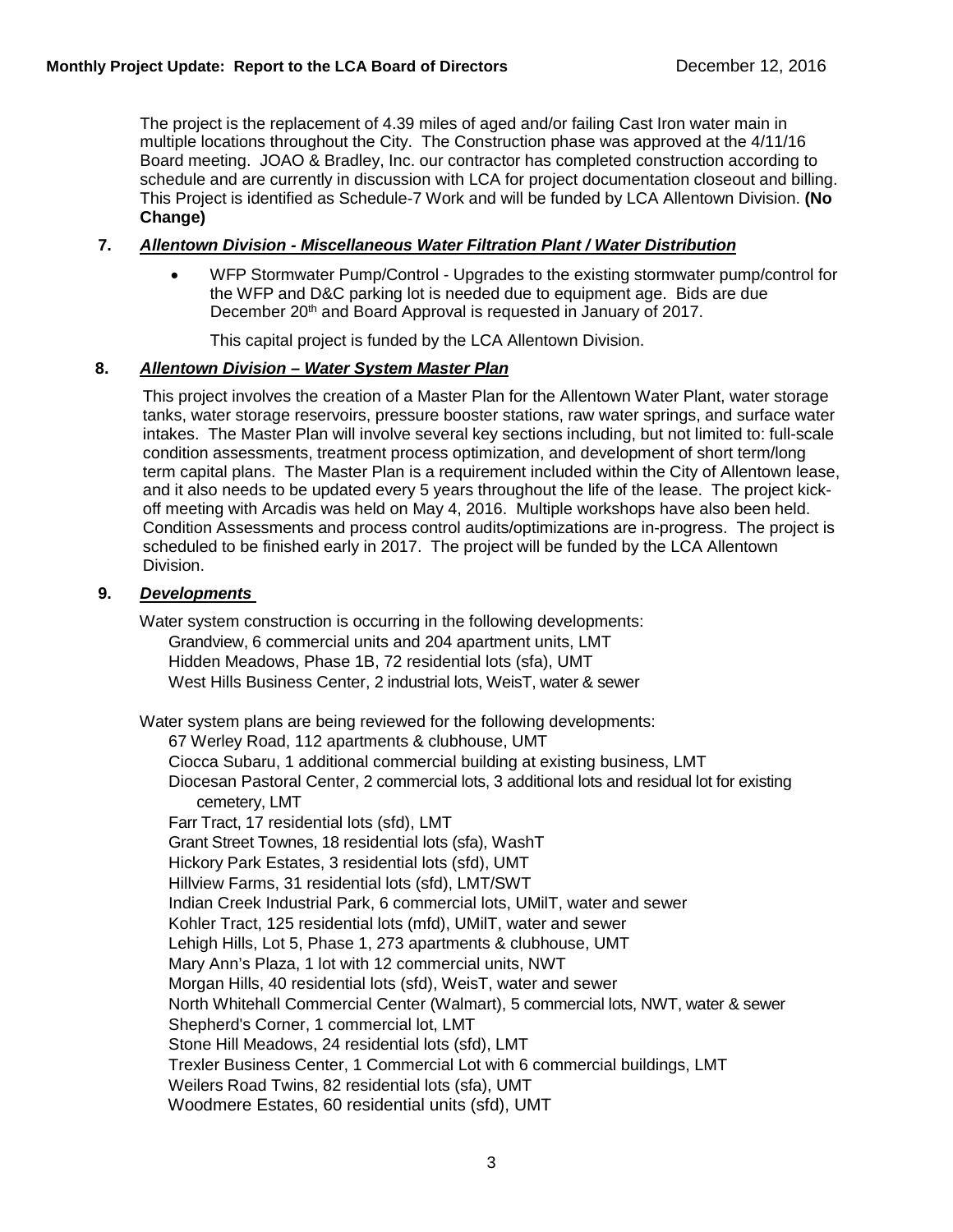# 10. *Suburban Division – Capece Tract, WL #20 and Res #3 Improvements*

WL #20 will be switched over to a variable frequency drive motor to better control power usage and maintain steady output. Reservoir #3 will receive a motor activated control valve to maintain filling capabilities and chlorine contact levels. Both facilities will receive an upgrade to their SCADA systems. The Notice to Proceed has been issued to Blooming Glen Contractors. Construction is tentatively set to begin in the second week of January.

# 11. *Suburban Division – Asset Management Facility Upgrades*

Project includes the design and construction of improvements that were identified and prioritized in the Building Condition and Assessment Study prepared by D'Huy Engineering in accordance with LCA's asset management goal. The project scope include includes structural, HVAC, and electrical/code improvements to be performed on facilities that were assigned a high risk score (high consequence and probability of failure). Nine (9) water facilities and two (2) wastewater facilities are part of the project scope. Design and bid phase services will be performed by D'Huy Engineering. The project is expected to be bid in spring 2017.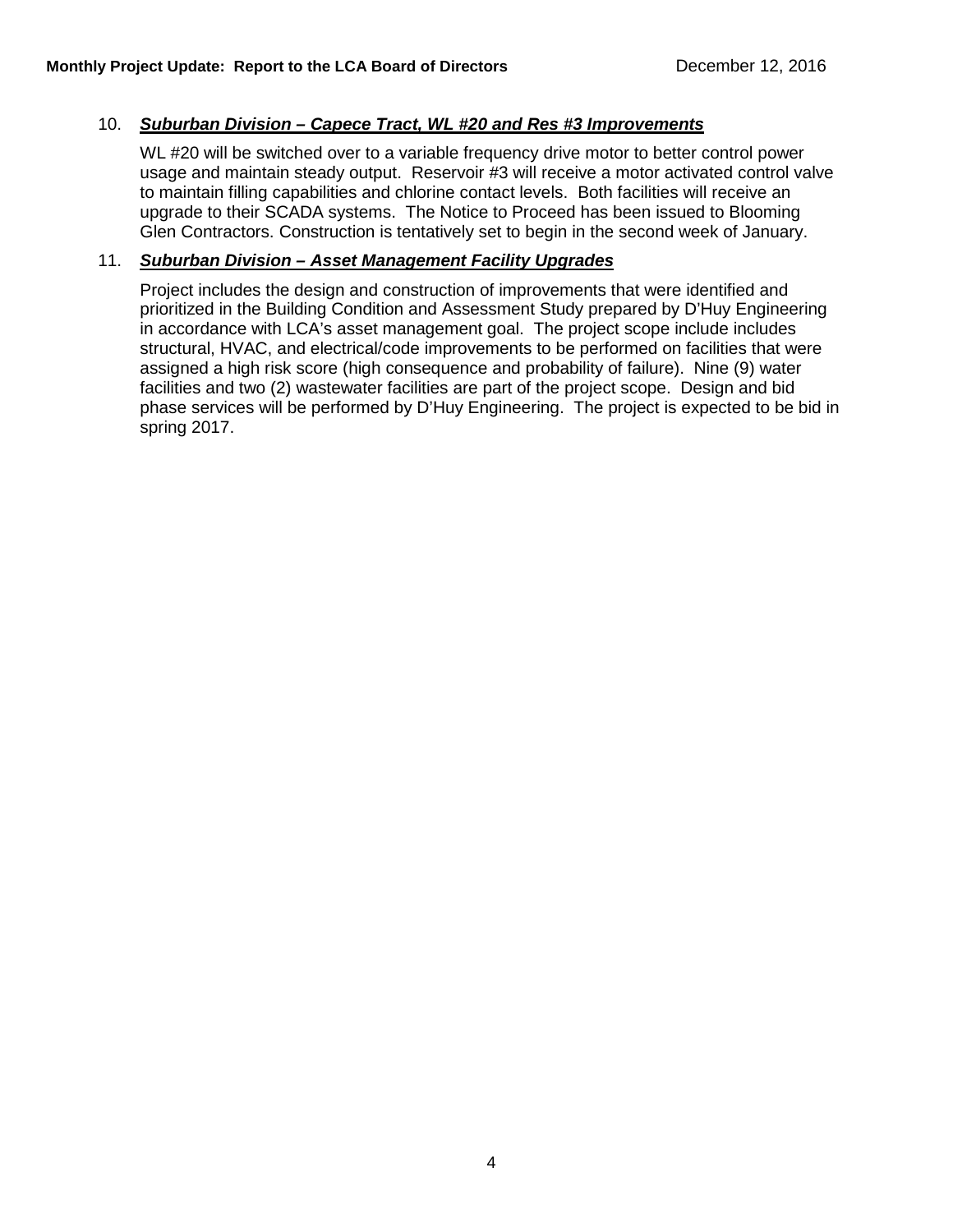# **WASTEWATER**

# **ACTION ITEMS**

#### **1.** *Allentown Division – Kline's Island WWTP Phase 1 AO Improvements: Conceptual Design Development*

This portion of the Phase 1 Administrative Order project will develop conceptual designs for the blending and flow equalization alternatives at the wastewater treatment plant. This conceptual design concept has been approved by the City. The City has directed LCA to proceed with these alternatives pending a final determination in late May of 2017. Board approval is being requested for the development of this conceptual design (later to be included in the RFP for full design services). Board approval for the full engineering design phase of the project will be requested at the June 2017 Board Meeting. The project is identified as Administrative Order Work and will be funded by the City. Construction is expected to begin in late 2018 and is expected to be complete in late 2020.

# **DISCUSSION ITEMS**

# **1.** *Review of Administrative Order Improvements*

Staff will provide a brief presentation of the status of current efforts to comply with the Administrative Order (AO) and the Authority's roles and responsibilities related to sewer system improvements, regional infrastructure upgrades, and improvements at the Kline's Island Wastewater Treatment plant. The Board of Commissioners for the County of Lehigh has requested a similar presentation at an upcoming meeting and the Authority Board's review of the presentation is required to ensure proper communication of the Authority's decision-making role is provided to the community.

# **INFORMATION ITEMS**

# **1.** *Wastewater Treatment Capacity*

The PaDEP has suggested that a 537 Plan for the additional 4 MGD of capacity be submitted to them at the time when the 4 MGD is needed or after the SCARP improvements are made. They anticipate that if the 537 Plan is submitted in the near term, the Department will require a revised Plan prior to any capital improvements. The 537 planning process has currently been side-lined until such time as the wastewater capacity is limited or a 537 plan update is needed for an Administrative Order project must be submitted. A 537 Planning summary report has been completed by the engineering team and has been posted to the LCA website. **(No change)**

# **2.** *Allentown Division – Sanitary Sewer Manhole Lining: Cycle 3*

This annual project will install a lining system (to eliminate infiltration) in approximately 111 aged brick manholes identified by LCA staff. The City approved the Conceptual Design Report and the project was advertised on May 17, 2016. Board approval of the construction phase was granted at the 6/27/16 Board Meeting. The project is identified as Administrative Order Work and will be funded by the City. Construction began in mid-July and is expected to be fully completed in mid-December. Only minor punchlist items remain.

# **3.** *Allentown Division – Manhole Collars with Water Tight Frame and Covers: Cycle 3*

This project will permanently secure the frame and cover of approximately 57 aged brick manholes identified by current LCA staff. This work will eliminate inflow from entering these manholes and eliminate the potential for sanitary sewer overflows (SSO's) from these manholes. The City approved the Conceptual Design Report and the project was advertised on May 17, 2016. Board approval of the construction phase was granted at the 6/27/16 Board Meeting. The project is identified as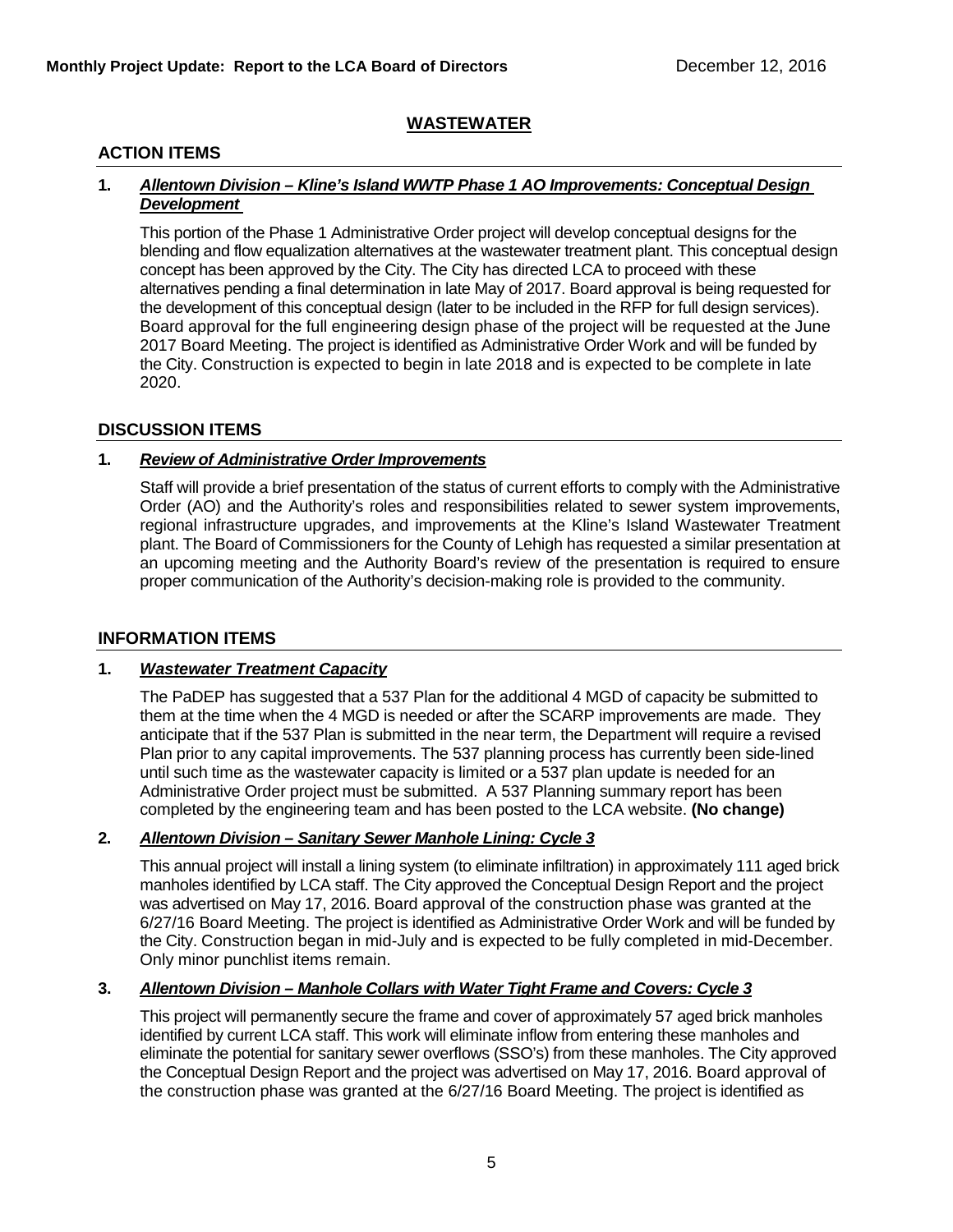Administrative Order and was funded by the City. Construction began in early August and was completed in mid-October. **(No change)**

# **4.** *Allentown Division – WWTP: Replacement of Motor Control Centers*

This Project replaced five aged motor control centers that provide power on a 24/7 basis to various parts of the WWTP. The project was approved by the City as a Major Capital Improvement (MCI). The project was 100% completed in late September. This Project is identified in the Lease as Schedule 7 (required) project and was funded by the LCA Allentown Division. **(No change)**

# **5.** *Allentown Division – Wastewater Treatment Plant: Miscellaneous Improvements*

- Main Pump Station Suction Piping This project involves the replacement of the suction piping for Pump #1 at the Main Pumping Station. Holes have developed in the suction piping and without this repair, the ability to operate this pump properly may be compromised in the future. The piping will be replaced in early December.
- Condition Assessment of Trickling Filters and Clarifiers An onsite inspection will investigate the need to repair the exterior and interior components of the trickling filters and clarifiers. This inspection occurred in late September and the report is expected in mid-December.

These capital projects are funded by the LCA Allentown Division.

# **6.** *Allentown Division – Wastewater Treatment Plant: Digester Cover Replacements*

This project involves the cover replacement of both the Primary Digester No. 1 and the Secondary Digester (the cover for Primary Digester No. 2 was previously replaced in 2010). A Major Capital Improvement (MCI) Conceptual Design has been approved by the City. Board approval of the construction phase was received at the 2/8/16 Board Meeting. The new Secondary Digester cover was installed in late October 2016 and the new Primary No. 1 Digester is expected to be installed by October 2017. This Project is identified in the Lease as a Schedule 7 (required) project and will be funded by the LCA Allentown Division. **(No change)**

# **7.** *Consolidated Systems - SharePoint*

SharePoint made available to plant and customer service. Not tracking any usage at this time. Waiting for feedback on problems. **(No Change)**

# **8.** *Suburban Division – Spring Creek Pump Station*

This project involves the following upgrades to the existing pumping station: Evaluate the feasibility of installing a comminutor to reduce buildup of debris on the bar screens, replace the manually operated weir gates with new motorized weir gates, and upgrades to the SCADA system. The project has been identified as a Major Capital Improvement (MCI). An Alternatives Evaluation Report was prepared by the Engineer and is under review by LCA staff. **(No Change)**

# **9**. *Suburban Division – Western Weisenberg Wastewater Treatment Plant Improvements*

This project includes the improvements necessary to rectify the cold weather nitrification issue at the WWTP. The Board approved the construction phase of the project at the May 9, 2016 meeting. Notices to Procced have been issued to both the general and electrical contractors. Work started in October. The winterization of SBR #2 is complete and the reactor is back in service, with SBR #1 on schedule for completion on time before December 11. This project will be funded by the LCA Suburban Western Weisenberg Division.

# **10**. *Suburban Division – Test & Seal Project, Western Lehigh Interceptor Service Area*

Project consists of sanitary sewer cleaning, inspections via CCTV, cured-in-place point repairs, pressure testing and chemical grout sealing of joints, and post construction inspection for sanitary